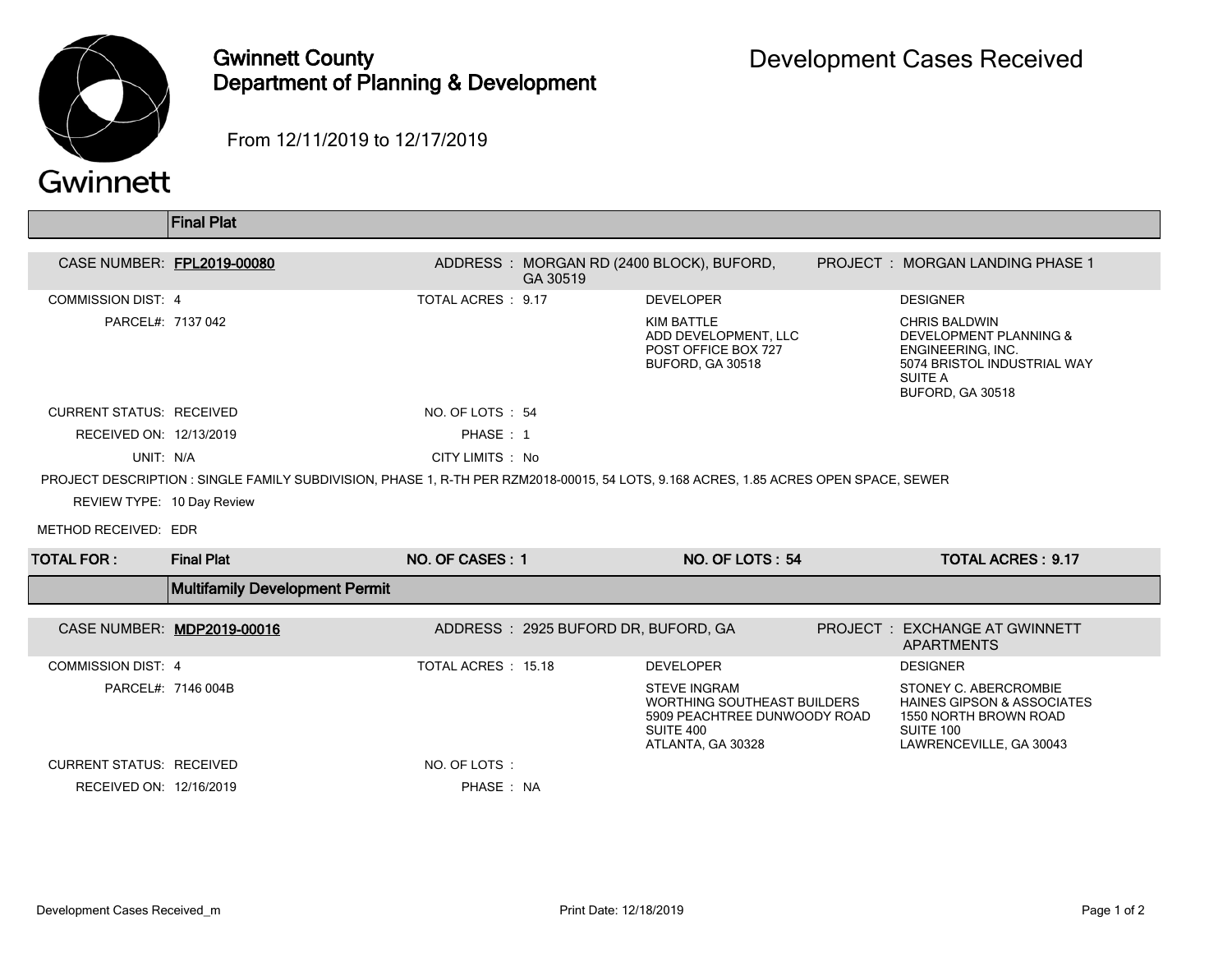## CASE NUMBER: MDP2019-00016 ADDRESS : 2925 BUFORD DR, BUFORD, GA PROJECT : EXCHANGE AT GWINNETT

UNIT: N/A CITY LIMITS : No

 PROJECT DESCRIPTION : EXCHANGE AT GWINNETT APARTMENTS, MU-R PER RZC2018-00014 AND SUP2018-00049 384 UNITS, 15.18 ACRES, 14.8 DISTURBED ACRES, 655 NEW PARKING SPACES, SEWER

REVIEW TYPE: 10 Day Review

METHOD RECEIVED: EDR

| <b>TOTAL FOR:</b>                                                                                                           | <b>Multifamily Development</b><br>Permit | NO. OF CASES: 1    |           | NO. OF LOTS: 0                                                                              |  | <b>TOTAL ACRES: 15.18</b>                                                                                      |  |
|-----------------------------------------------------------------------------------------------------------------------------|------------------------------------------|--------------------|-----------|---------------------------------------------------------------------------------------------|--|----------------------------------------------------------------------------------------------------------------|--|
|                                                                                                                             | <b>Subdivision Development Permit</b>    |                    |           |                                                                                             |  |                                                                                                                |  |
|                                                                                                                             | CASE NUMBER: SDP2019-00059               |                    |           | ADDRESS: 1574 ALCOVY RD, LAWRENCEVILLE,                                                     |  | PROJECT : ALCOVY CREEK                                                                                         |  |
|                                                                                                                             |                                          |                    | <b>GA</b> |                                                                                             |  |                                                                                                                |  |
| <b>COMMISSION DIST: 3</b>                                                                                                   |                                          | TOTAL ACRES: 51.44 |           | <b>DEVELOPER</b>                                                                            |  | <b>DESIGNER</b>                                                                                                |  |
| PARCEL#: 5245 057                                                                                                           |                                          |                    |           | <b>BERNIE SMITH</b><br>MANOR RESTORATIONS, LLC<br>4763 TOWNSHIP CHASE<br>MARIETTA, GA 30066 |  | <b>MATT FREY</b><br><b>CENTERLINE SURVEYING</b><br>1301 SHILOH ROAD<br><b>SUITE 1210</b><br>KENNESAW, GA 30144 |  |
| <b>CURRENT STATUS: RECEIVED</b>                                                                                             |                                          | NO. OF LOTS: 126   |           |                                                                                             |  |                                                                                                                |  |
| RECEIVED ON: 12/16/2019                                                                                                     |                                          | PHASE: NA          |           |                                                                                             |  |                                                                                                                |  |
| UNIT: N/A                                                                                                                   |                                          | CITY LIMITS : No   |           |                                                                                             |  |                                                                                                                |  |
| PROJECT DESCRIPTION : SINGLE FAMILY SUBDIVISION, OSC PER RZR2019-00014, 126 LOTS, 51.44 ACRES, 21.78 DISTURBED ACRES, SEWER |                                          |                    |           |                                                                                             |  |                                                                                                                |  |
| REVIEW TYPE: 5 Day Review                                                                                                   |                                          |                    |           |                                                                                             |  |                                                                                                                |  |
| METHOD RECEIVED: EDR                                                                                                        |                                          |                    |           |                                                                                             |  |                                                                                                                |  |
| <b>TOTAL FOR:</b>                                                                                                           | <b>Subdivision Development</b><br>Permit | NO. OF CASES: 1    |           | <b>NO. OF LOTS: 126</b>                                                                     |  | <b>TOTAL ACRES: 51.44</b>                                                                                      |  |
| <b>GRAND TOTALS</b>                                                                                                         |                                          | NO. OF CASES: 3    |           | <b>NO. OF LOTS: 180</b>                                                                     |  | <b>TOTAL ACRES: 75.79</b>                                                                                      |  |